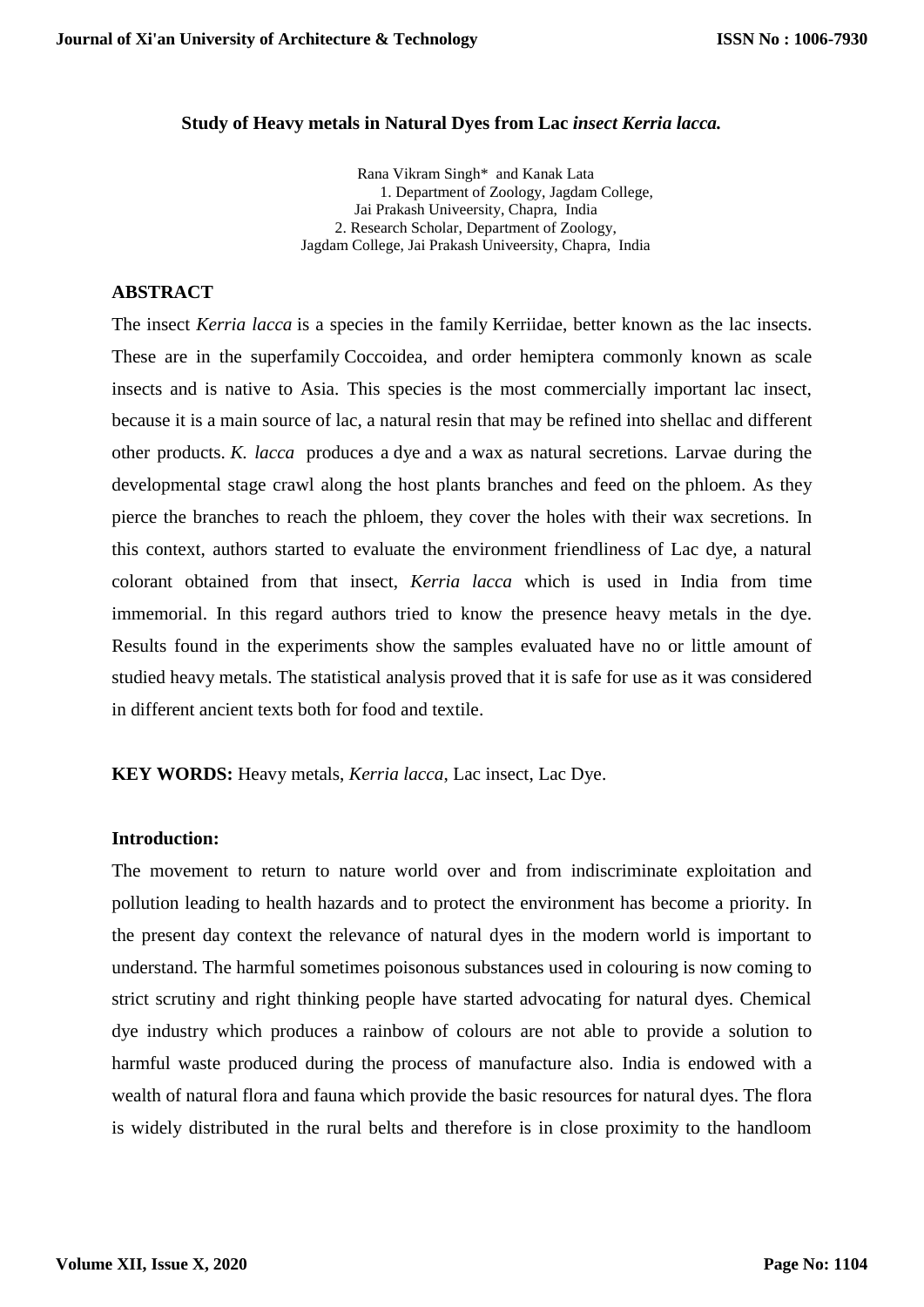weavers. The availability of natural dyes primarily depends on three sources. These are Specialised plant or vegetable sources, insect or animal sources and mineral sources.

Vegetable Dyes are obtained from plant sources (Patra et al. 2001 and Siva 2007). The Survey of the available literature shows that around 500 plants are used to get the dyes. India is rich in equatorial to temperate flora. However, no systematic study has been made by the taxonomists and economic botanists towards a comprehensive survey of the flora from the view point of their potential for dyes (Hancock, 1997, Mutua, 1997, Bryan and Stella 2002 and Anonymous 2005). Lichens one of the good sources of natural dyes are also least studied (Casselman, 2001). The second types of dyes are animal dyes which are obtained from the animal sources. The secretions of insects like Cochineal, Kermes and Lucca (Lac) are commonly used as natural dyes. However, there is no study to screen the dye bearing capacity of animals. Among the large variety of insects occurring in a tropical country like India there is a scope of other sources. Among higher animals the yellow dye is extracted from the urine of cow. There might be many others like shell fish, and molluscs which need to be investigated. The last type is mineral dyes obtained from the mineral sources. The most commonly reffered and used mineral is 'Geru (redchre) known for its characteristic shade. Antimony, Oxides of tin and iron are also used along with vegetable and insect dyes to obtain the desired shade.

# **The Lac Dye**

India is the major Lac producing country in world. The major portion of the lac cultivation is in Chotanagpur Platue in Jharkhand. The eastern districts of Madhya Pradesh, parts of West Bengal, northern parts of Orissa, Maharashtra, Assam and some southern states produces lac. Lac is a resinous encrustation produced by an insect which sucks the juice of plants and transforms this juice into resin which completely surrounds it. This insect is known as *Kerria lacca* under the family Lacciferidae, a specialized and isolated group in the super family Coccoidea of the order Hemiptera (Khanna 1983). The lac insect, *Kerria lacca* (kerr) which thrives on a variety of trees and bushes such as kusum (*Schleichera oleosa*), Palash (*Butea monosperma*), ber (*Ziziphus mauritiana*). It also produces a very good dye which was used in ancient times. Generally it goes out as effluents from the lac producing industries (Srivastav et al. 1982). Considering the country's annual production of sticklac as 20,000 tonnes, nearly 200 tonnes of lac dye is being lost every year. Though the process of its recovery is simple and economical. The final product that is pure lac dye can also fetch a good price by awareness generation.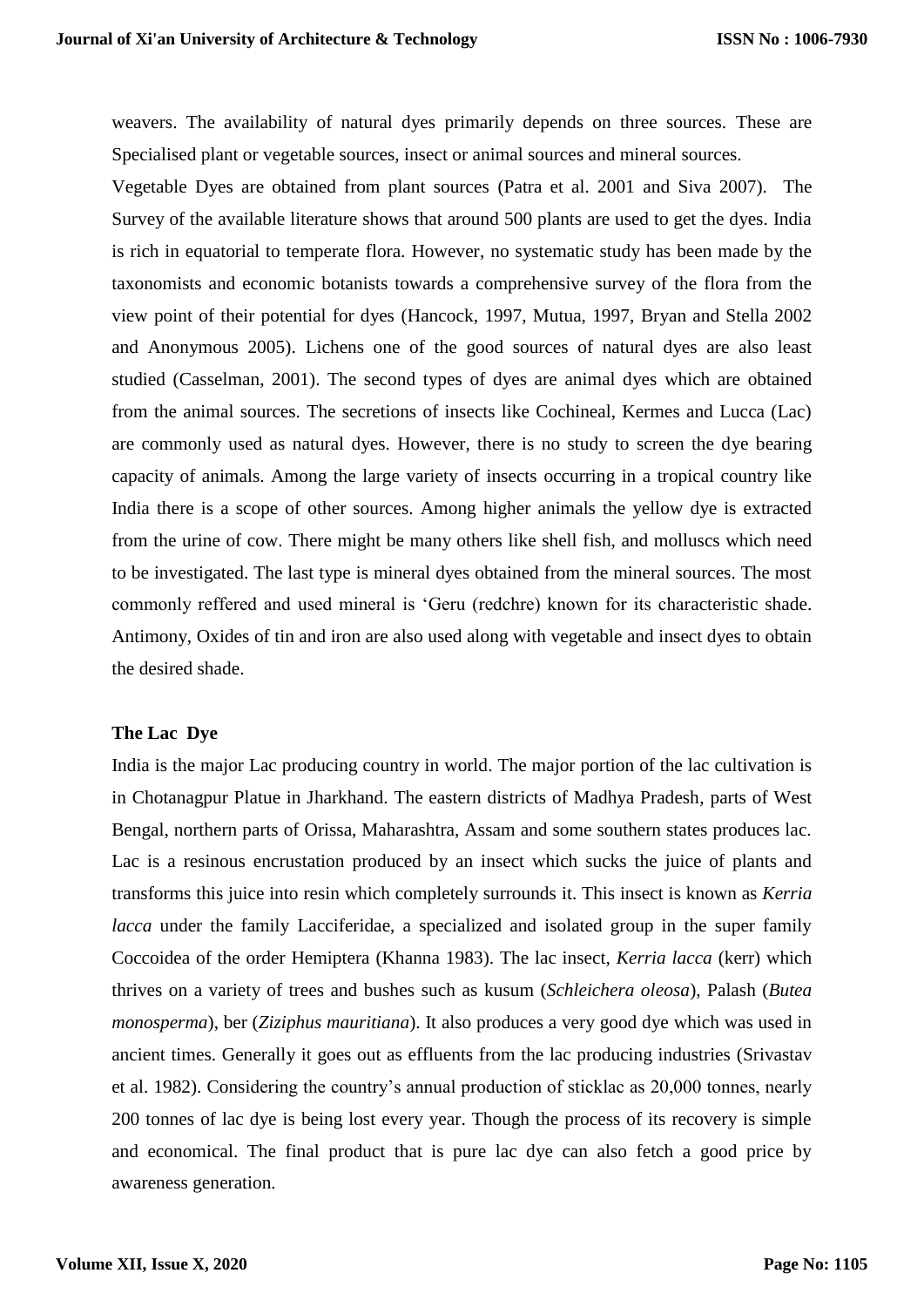Natural colouring substances such as carminic acid, kermesic acid and laccaic acid is popularly known as lac dye and derived from the insects namely, cochineal, kermes, and lac insects respectively. The lac insect produces laccaic acid and erythrolaccin, former being water soluble and the later water insoluble. The insect body alongwith its secretions which is removed from twigs and brought to the market is termed as sticklac (scrapped lac). When sticklac is crushed and washed with water, the water soluble lac dye a red coloured dye (laccaic acid) present to the extent of 1.0 per cent is dissolved out. The lac dye is fast on animal fibers like wool and silk. Different colours of this dye may be achieved by the use of suitable mordants (Rastogi et al. 1999 and Suri et al. 1999).

*Atharva veda* gives a brief account of lac, the lac insect and its medicinal use. The Vinaya texts of Buddhists also describe the extraction method of lac dye and its application in dyeing. Age-old uses of lac dye include dyeing of silken saries, and in 'alta' used in religious ceremonies for colouring the feet and hands of the ladies (Bose et al. 1963). There are references that foreign writers had a good knowledge of lac dye. Garcia de Orta was the first European who critically examined and published about lac and lac dye in his volume Colloquies at Goa in 1553. Spanirads brought it from India to use as dye and also in the medicinal preparation, '*Dia lacca'*. The use of lac dye seems to have been known to Chinese some 4000 years ago as they extensively used lac dye for dyeing silk to impart very attractive and lustrous red colour. Similarly dyeing of leather was another ancient chinese craft in which lac dye was widely used. In India, lac dye assumed commercial importance from 17th century as an export item for Europe where the high prices of cochineal stimulated interest in lac dye as a cheaper substitute. The lac dye industry flourished till 1871-72 and thereafter the export of dye registered a sharp decline because it could not withstand the competition from synthetic dyes. The lac dye was thus nearly ousted from dyeing industry (Singh, 2002).

The lac dye which has anthraquinode type structure resembling to Alizarin, Indathrene Golden Yellow and Indathrone. It is a mixture of some five closely associated compounds, all being anthraquinone derivatives. They are known as laccaic acids A, B, C, D and E. The lac dye is acidic in nature and is generally present as its sodium or potassium salts which are completely soluble in cold water but highly soluble in boiling water. The dye is also soluble in methyle alcohol, amyl alcohol, acetone, acetic acid and formic acid but insoluble in ether, chloroform and benzene. It dissolves slowly in ethyl alcohol. It turns to orange or red in aqueous acid solution and reddish violet in alkaline solution but the alkaline solution of laccaic acid is unstable and decomposes rapidly. It also dissolves in concentrated sulphuric acid with beautiful carmine red colour (Bose et al. 1963).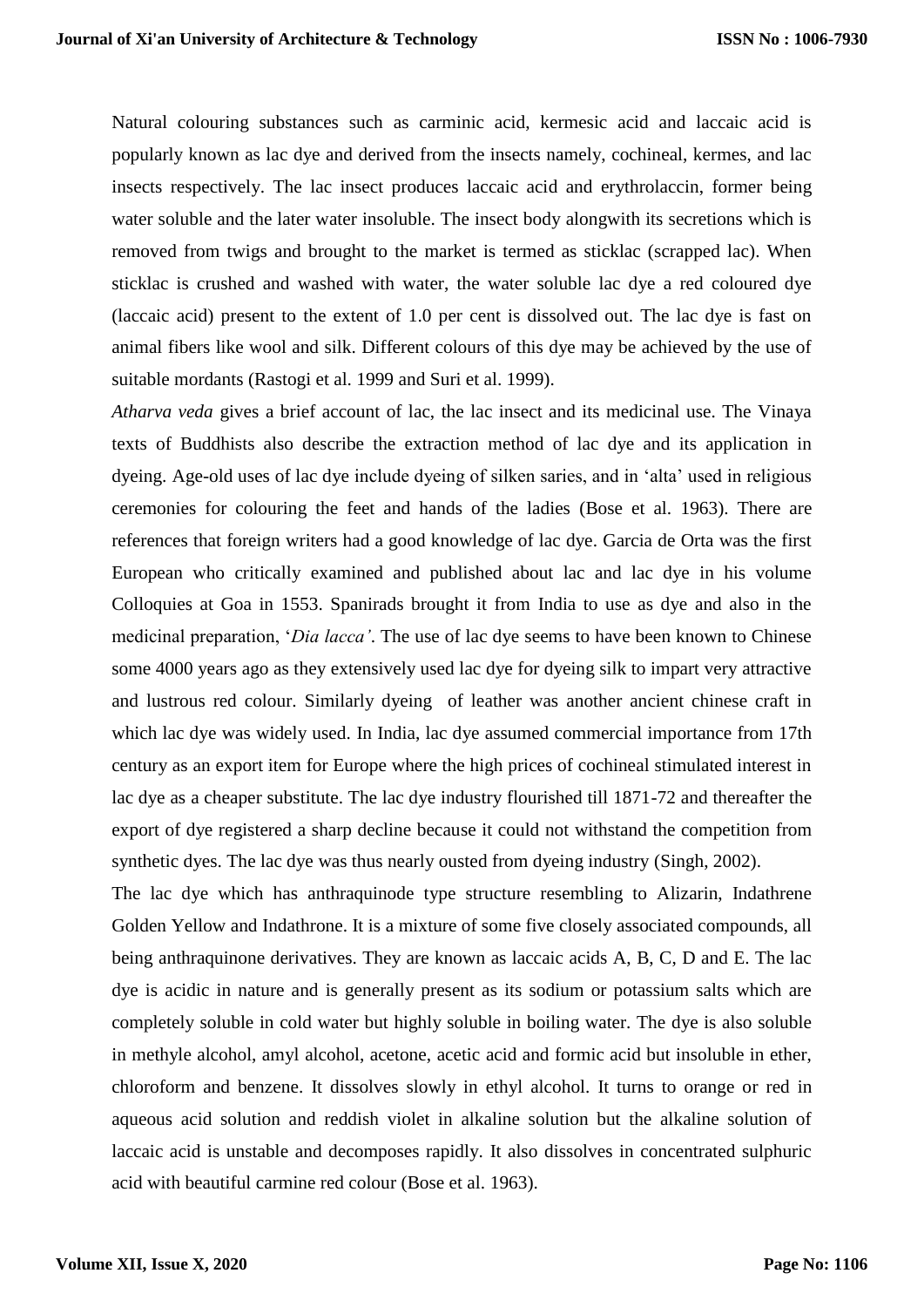## **Materials and Methods:**

The Lac insect grow on trees in forest areas so there was no evidence of pesticides. But the presence of heavy metals can not be ruled out due to its natural origin. It was tested for major heavy metals that may be present and harmful. The detection was done through Atomic Absorption Spectroscopy (AAS) at chemistry laboratory in Ranchi Agriculture College, Birsa Agricultural University, Ranchi, Jharkhand. The AAS instrument looks for a particular metal by focusing a beam of uv light at a specific wavelength through a flame and into a detector. The sample prepared is aspirated into the flame. If that metal is present in the sample, it will absorb some of the light, thus reducing its intensity. The instrument measures the change in intensity. A computer data system converts the change in intensity into an absorbance. As concentration goes up, absorbance goes up. The calibration curve was constructed by running standards of various concentrations on the AAS and observing the absorbances. In this lab, the computer data system draw the curve after that the prepared samples were tested and measured against this curve. All sample were prepared from chemicals of analytical grade with double distill water. 1gm of metal cadmium, cobalt, nickel and zinc dissolve in aqua regia (1:3) HCl & HNO3, made up to 1 liter in volumetric flask. Thus with the help of Atomic absorption spectroscopy (AAS) the presence of metals in liquid samples were determined (Padma 2000, Bhagi and Chatwal 2005). The Metals studied included Fe, Cu, Zn, Co, Pb, Ca, Ni, Mn, Cr, Cd by the method. It measures the concentrations of metals in the samples. Typical concentrations range was studied in the mg/L range.

#### **Results and Discussion**

The experimental results of concentration of different heavy metals are given below in Table-1. The concentration of copper in different samples was estimated and the result was found between 0.02 to 0.14. The concentration of Zinc in different samples was found between 0.00 to 0.02. The concentration of Cobalt in different samples was found between 0.00 to 0.10. The concentration of Lead in different samples was was found between 0.00 to 0.90. The concentration of Iron which is also common impurity was estimated and was found between 0.00 to 0.01. The concentration of Manganese in studied samples was found between 0.00 to 0.01. The concentration of Chromium in different samples was found between 0.01 to 0.09. No traces of Mercury, Cadmium and Nickel was found in the different samples studied (Table-1). The different concentrations of different heavy metals, which are present also varies greatly.

Khanna et. al 1992, has shown the importance of testing the dyes for its environment friendliness. The different metals are needed as nutrients but it is also toxic and causes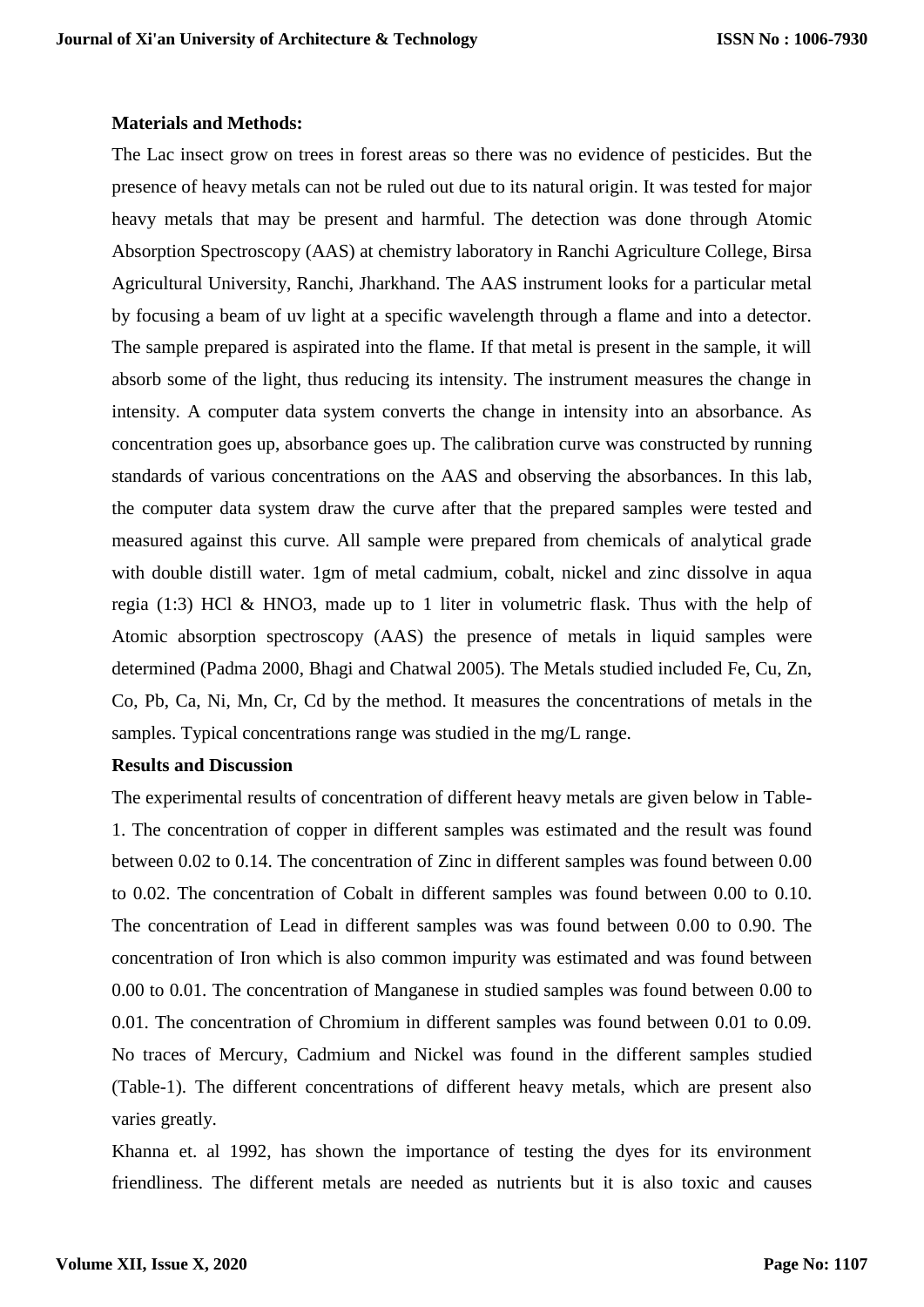diseases and even death to human being and other organisms (Forstner and Wittmann, 1981). Das and Mishra (2001) has also described important effects of heavy metals in his monumental work Man and Environment. There is no study available on presence of heavy metals in Lac Dye, so it was not possible to compare the values.

| Sr No.           | Name of the Heavy Metal | Concentration (mg/L) | Concentration (mg/L) |  |
|------------------|-------------------------|----------------------|----------------------|--|
|                  |                         | (Maximun)            | (Minimum)            |  |
| 1.               | Copper                  | 0.02                 | 0.00                 |  |
| 2.               | Zinc                    | 0.02                 | 0.00                 |  |
| 3.               | Cobalt                  | 0.02                 | 0.00                 |  |
| $\overline{4}$ . | Lead                    | 0.09                 | 0.00                 |  |
| 5.               | Iron                    | 0.02                 | 0.00                 |  |
| 6.               | Mangnese                | 0.01                 | 0.00                 |  |
| 7.               | Chromium                | 0.09                 | 0.01                 |  |
| 8.               | Mercury                 | 0.00                 | 0.00                 |  |
| 9.               | Cadmium                 | 0.00                 | 0.00                 |  |
| 10.              | Nickel                  | 0.00                 | 0.00                 |  |

**Table -1** Maximum and Minimum concentration of heavy metals in different samples of Lac Dye

After the statistical analysis of the available data through test of significance, it was concluded that the levels of metals present in studied lac dye samples are not significant as shown in the table (Table-2). Some of the harmful metals which are not at all present in the sample of lac dye were cadmium (Cd), Nickel (Ni), and Mercury (Hg) (Graph-1).

There is little research work available on the chemistry of Lac dye. Till now the work done on the environment friendliness of lac dye is fragmentary and does not allow us to draw any conclusion. In the present study first time, a systematical attempt has been made to study the presence of heavy metals in lac dye. With this information on lac dye, it is possible to draw certain sound conclusions on the environment friendliness of lac dye. For the proper understanding the information available can be seen as a beginning towards establishing the traditional notion of environment friendliness of lac dye. As these are collected from the wild trees where there is no possibility of any contamination from pesticides or herbicides and the presence of heavy metal tested may be due to the terrain that may have heavy metal contamination of natural origin.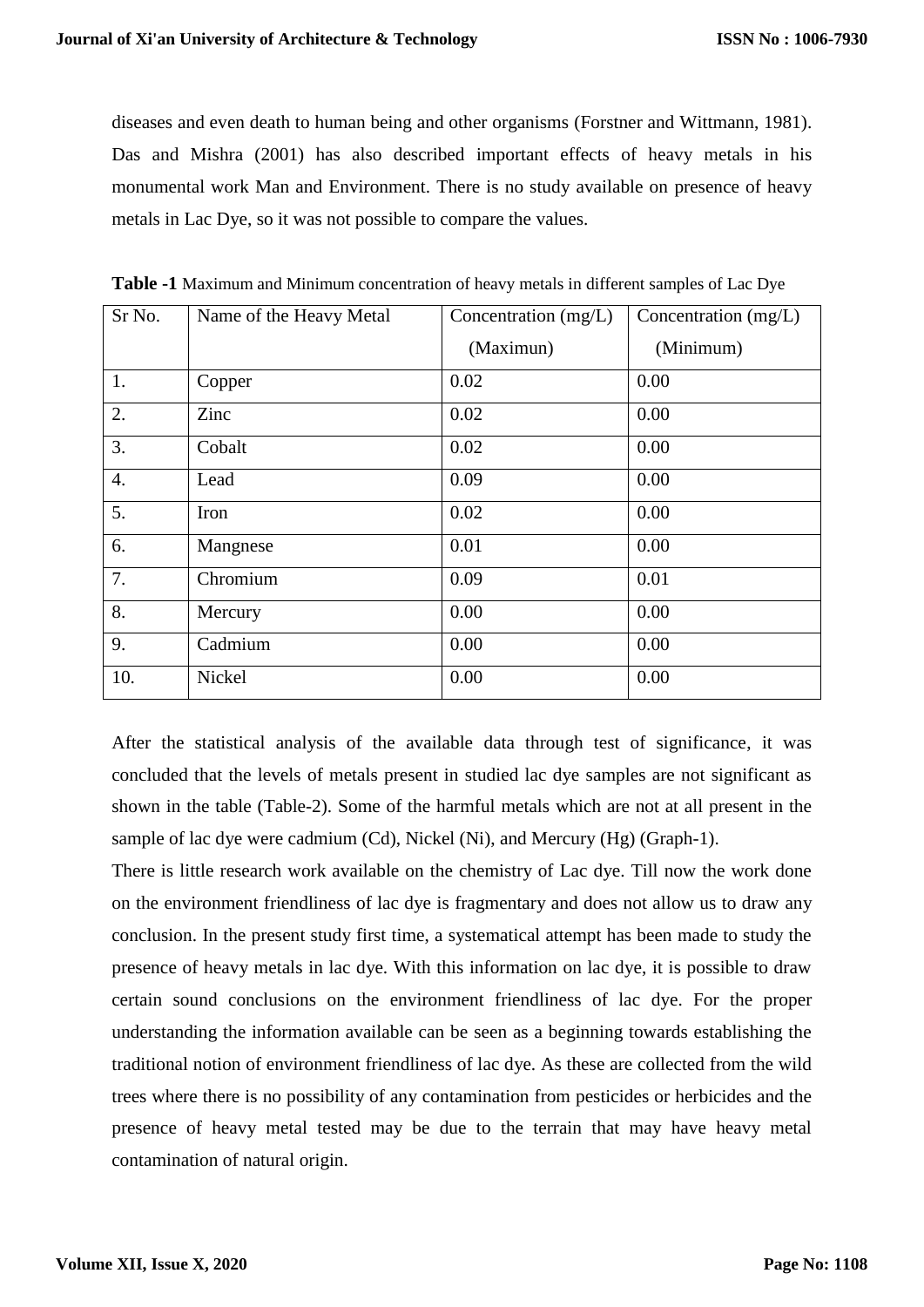

Graph- 1. Graphical representation of presence of heavy metals in Lac Dye.

Table-2 : Mean (m) and standard deviation (sd) of different metals present in lac dye (n=20) and test of significance.

| SL             | Metals         | M      | Sd.    | Non Harmful | $\mathbf T$ | $\mathbf{P}$ |
|----------------|----------------|--------|--------|-------------|-------------|--------------|
| NO.            |                |        |        | Level       |             |              |
| $\mathbf{1}$   | Copper (Cu)    | 0.0085 | 0.088  | 0.05        | 21.09       | < 0.001      |
| $\overline{2}$ | Zinc $(Zn)$    | 0.086  | 0.041  | 5.0         | 536.00      | < 0.001      |
| 3              | Cobalt (Co)    | 0.0055 | 0.0069 | 0.5         | 320.00      | < 0.001      |
| $\overline{4}$ | Lead (Pb)      | 0.0345 | 0.306  | 0.05        | 2.27        | < 0.05       |
| 5              | Iron $(Fe)$    | 0.003  | 0.0057 | 0.3         | 233.02      | < 0.001      |
| 6              | Manganese (Mg) | 0.001  | 0.0031 | 0.1         | 142.82      | < 0.001      |
| $\overline{7}$ | Chromium (Cr)  | 0.034  | 0.0235 | 0.05        | 3.04        | < 0.01       |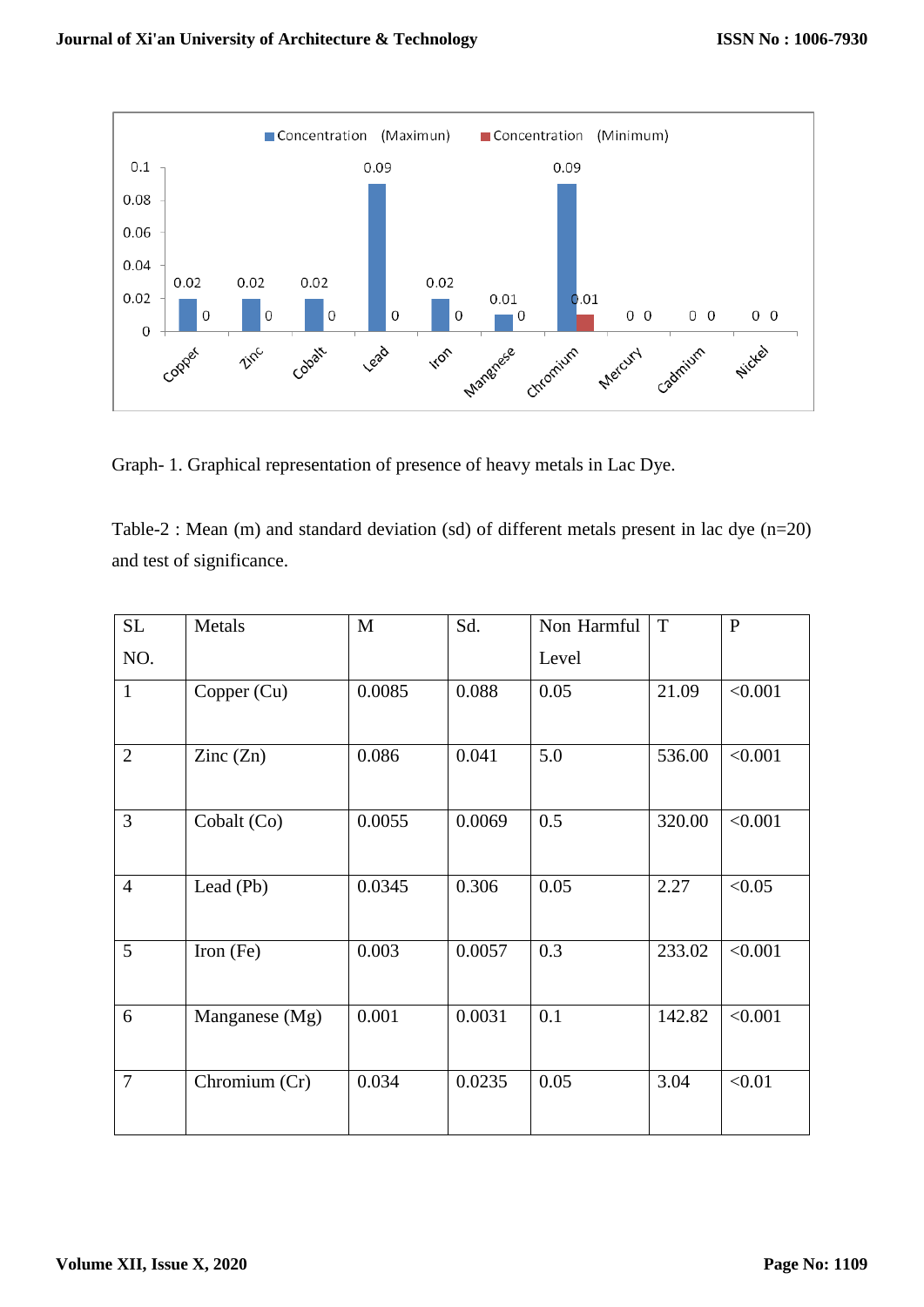## **Conclusion**

With the worldwide ban on azo dyes (Lokhpande and Naik, 1997), the revival of lac dye, which had been earlier sidelined due to the emergence of aniline dyes, is now staging a comeback, for the dyeing of wool, silk, jute with various mordants. It has also found use as a colourant in the food and beverages industry. The use of lac resin and lac dye in traditional medicinal systems. e.g. ayurveda and unani continues even today (Singh, 2002).

Specification for lac dye ISS 12921-1990 has already been approved by the Bureau of Indian Standards, New Delhi as guide information for the consumer industries. Japan is importing lac dyes from China and Thailand. The dye is being used mainly for colouring beverages and food products like ham, sausages, bean, jam etc. The present consumption of lac dye in Japan is reported to the tune of 5-6 tonnes. According to estimates of Indian Institute of Natural Resin and gum, Namkum, Ranchi, Jharkhand (Formerly Indian Lac Research Institute, Ranchi, Jharkhand), India can produce 50 to 100 metric tonnes of lac dye annually because India has a premier country in the world production of sticklac.

**Conflict of Interest:** There is no any conflict of interest related to financial, personal or any other relationships with other people or organizations that can influence this work.

**Acknowledgements:** The authors wish special thanks to the former Head of Department of Zoology, Patna University, Late Dr (Mrs) Prabha Rani and Dr Rakesh Prasad, Head of the Department of Zoology, Jai Prakash University, Chapra (India) for providing necessary laboratory facilities and Former Director, Birsa Agriculture University, Ranchi for providing AAS facilities for sample analysis.

# **References:**

1. **Anonymous** (2005) Dye Traditions in India, Jaipur.

**2. Bhagi, A K and Chatwal, G R (2005)** Environmental Chemistry, Himalyaya Publishing House, Mumbai, pp 304-322.

**3. Bose P K, Sankarnarayanan, Y and Sengupta, S C, (1963),** Chemistry of Lac, Indian Lac Research Institute, Ranchi.

4. **Bryan and stella** (2002) Source of Natural Dyes in India-A Compendium with regional names. Nathan and Compary, Madras 42.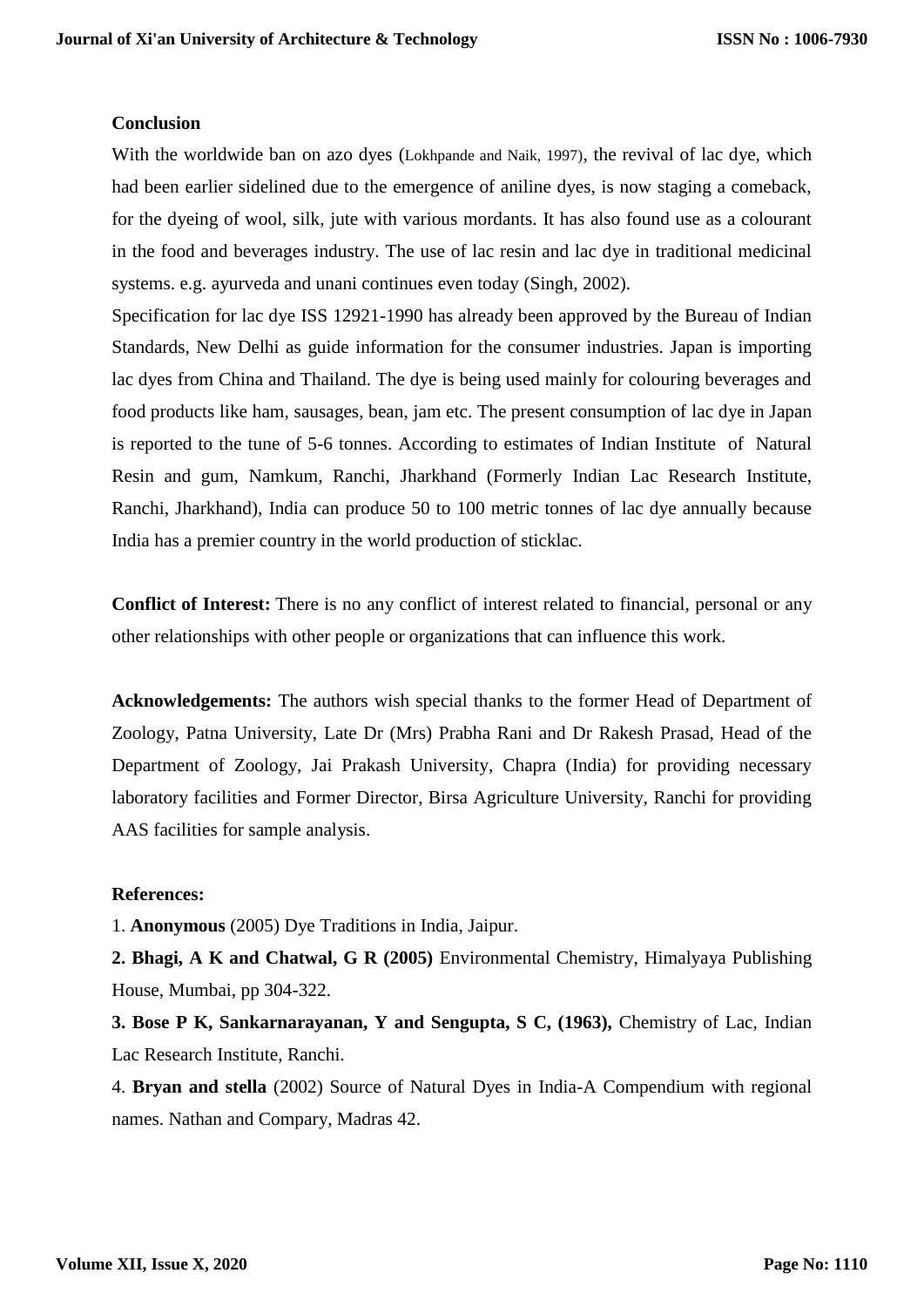**5. Casselman, K. D. (2001)** Lichen Dyes: History and Current Uses, In: Deepti Gupta and M.L. Gulrajani (eds). Convention Proceedings Natural Dyes. Dept. of Textile Technology, IIT, Delhi. 17-18, December pp 135-139.

**6. Das, M C and Mishra, P C (2001)** Man and Environment, Macmillan India Ltd. pp 99- 107.

7. **Forstner, U and Wittmann, G T W (1981)** Metal Pollution in Aquatic Environment. Springer-Verlag Berlin Heidelberg.

8. **Hancock, M.** (1997) An investigation of dye plants and their colorant substances in the feastern Mediterranean region of Turkey, Botanical Journal, Vol.146 issue.

9. **Khanna, S S** (1983) Agricultural Entomology, Adarsh Prakashan, Agra.

**10. Khanna R, Khanna S K, Das M (1992)**, Scope Developments and Safety Evaluation Needs For Natural Pigments as Viable Parteners to Synthetic Dyes, NHDC International Newsletter for Natural Dyes, Vol II, Pg 81-91.

11. **Lokhpande H T and Naik S R (1997)** Ban on Dyes and Ecological Approach, The Indian Textile Journal, January 1997 pg 62-70.

12. **Mutua** (1997) Extraction and application of natural dye preparation From the plants parts. Vol.2 $(4)$ 

**13. Nanda, B., A. Nayak, N.B. Das and S.K. Patra. (2001)** Utilisation of Natural Dyes from Plant Waste. In: Deepti Gupta and M.L. Gulrajani (eds). Convention Proceedings Natural Dyes. Dept. of Textile Technology, IIT, Delhi. 17-18, December pp 85-87.

14. **Padma, S.V.** (2000), Chemistry of Natural Dyes. Facility of Ecological and Analytical Testing (FEAT) at the Indian Institue of Technolog, Kanpur 208016, Indian Reson.pp.73-80.

**15. Rastogi D, Gulrajani, M L, and Gupta, P (1999)** Application of Lac Dye on Cationised Cotton, In Book of Papers, Convention on Natural Dyes. Dept. of Textile Technology, IIT, Delhi. 09-11, December pp 223-237.

16. **Singh, R.V.** (2002), Healthy Hues, Down to Earth, CSE New Delhi, Vol-10, Issue-6, pp.25-31.

17. **Siva** (2007) Status of Natural and dye-yielding plants in India in Current science, Vol.92, No.7-10, April, 2007.

18. **Srivastav, P D, Jotwani, M G, Agarwal, R A, Wadhi, S R, Bhanotar, R K and**  Bhatnagar, R K. (1982) Agricultural Entomology, All India Scientific Writer's Society, New Delhi, National Cooperative Printing Press, New Delhi.